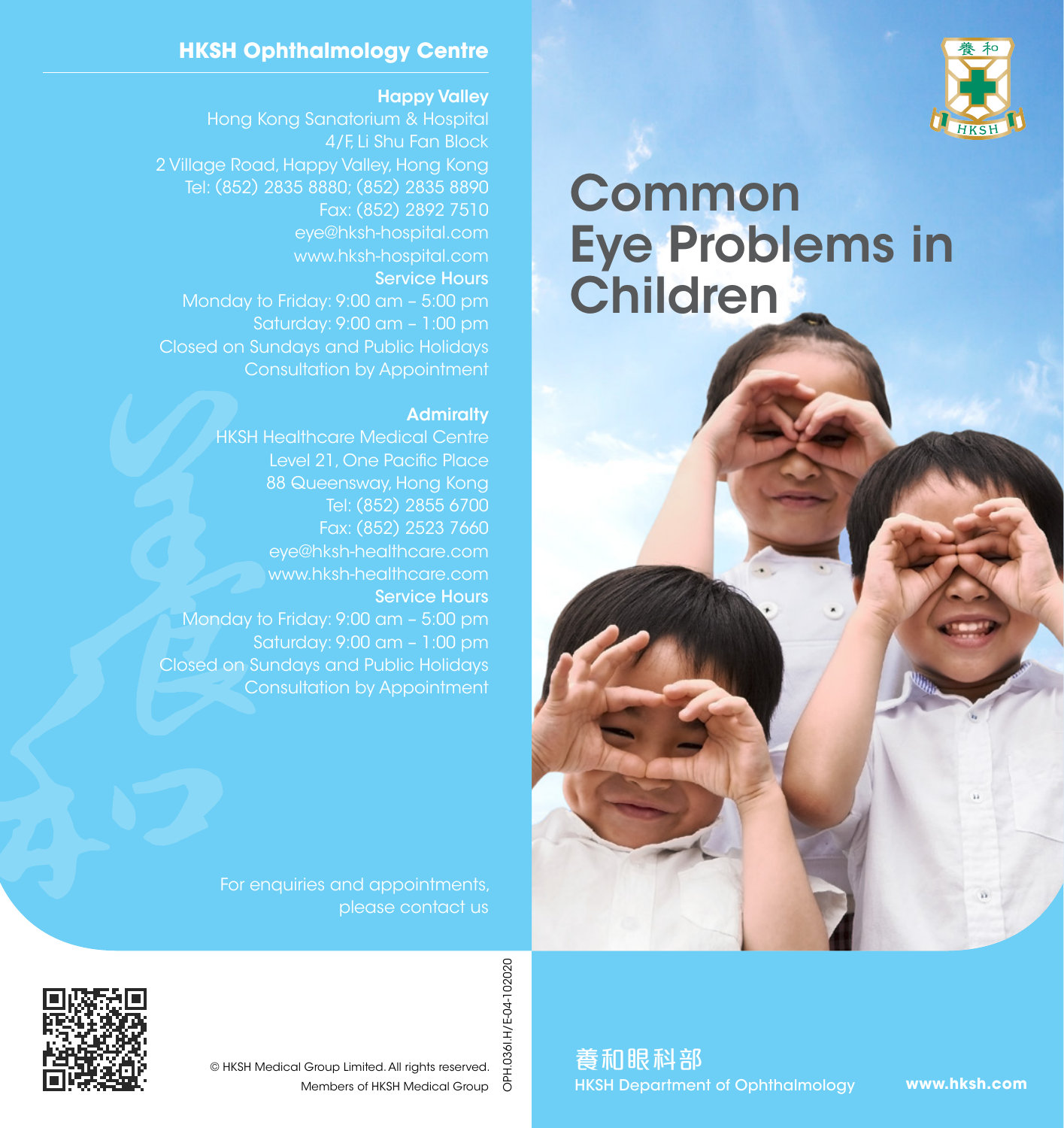Newborn infants are able to see. Their visions continue to develop over the first 8 years of life. Any eye problem occurring during this crucial period of time may hinder the proper development of the eye. If left neglected, this will lead to lazy eye (amblyopia) or other irremediable outcomes.



Normal







**Farsightedness** 

**Astigmatism** 

## Nearsightedness (Myopia)

In Hong Kong, more than 40% of primary school children suffer from nearsightedness. Nearsightedness is due to the eyeball being too long, and it usually increases as the child grows until after adolescence when the eye reaches a stable length.

A child with nearsightedness typically complains of blurry vision for distant objects. The child will have difficulty in reading the writing board and may squint his/her eyes when looking at distant objects.

If a child has significant nearsightedness, spectacles should be used to improve vision as well as prevent lazy eye.

# Farsightedness (Hyperopia)

Farsightedness is less common than nearsightedness amongst Hong Kong children, and it is due to the eyeball being too short. Farsightedness usually decreases as the eyeball grows and its symptoms are less obvious than nearsightedness. If a child only has mild farsightedness (less than 2D or 200 degrees), the elasticity of the lens helps to keep things in focus and he/she can see rather clearly. However, if the child has severe farsightedness, he/she will have difficulty in focusing and thus will see poorly. The child may even develop squint (strabismus) and lazy eye. Under these circumstances, the child must wear glasses.

### **Astigmatism**

In astigmatism, the curvature of the cornea is different along different axes. As a result, light rays entering the eye are focused at different points instead of a single point. This will create a blurry image. The child may suffer from eyestrain, squint the eyes or adopt a head tilt. A child with severe astigmatism requires glasses.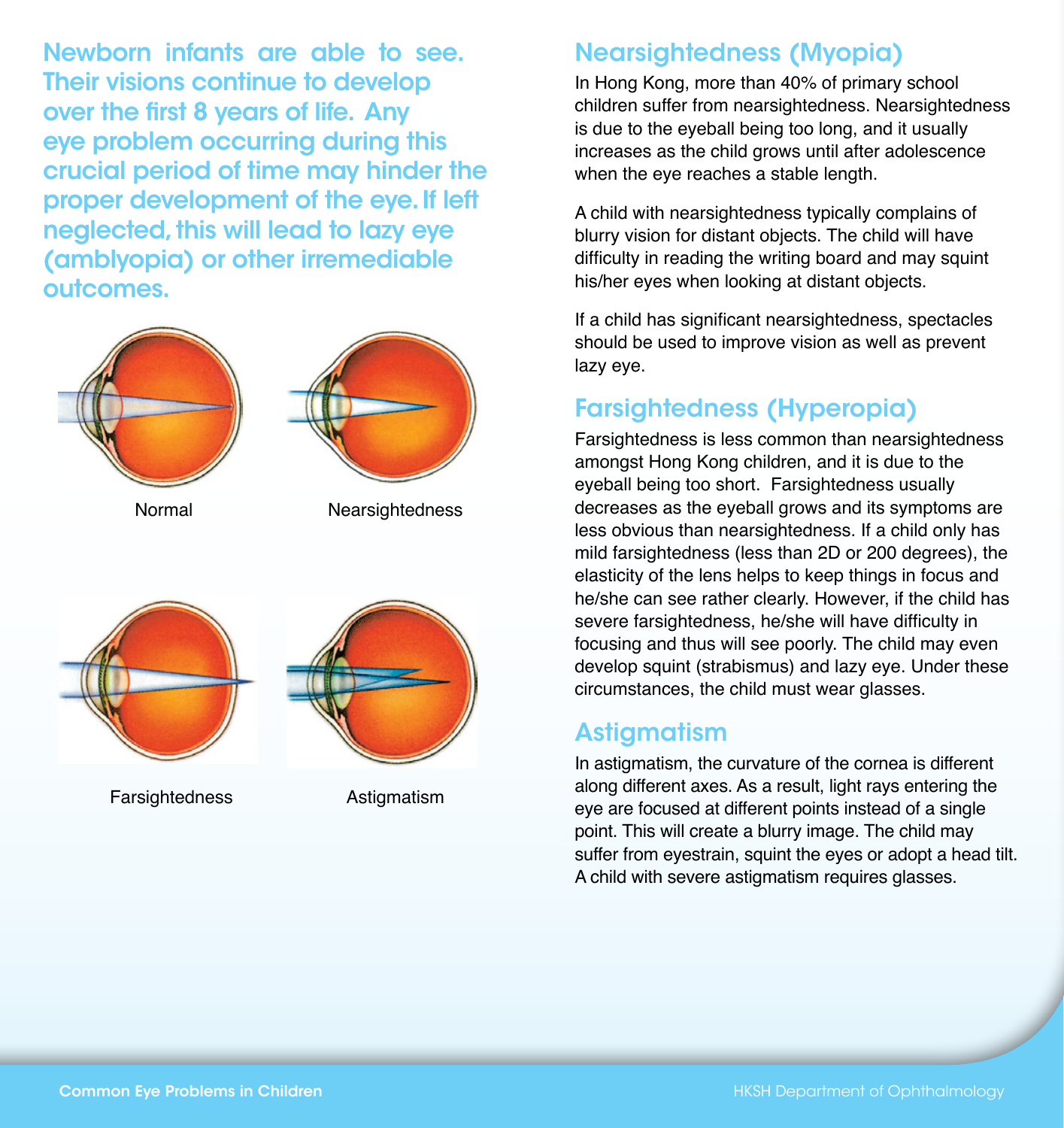# Strabismus (Squint)

Strabismus is a condition in which the two eyes point towards different directions. One eye is fixed at the object of interest, while the other eye is misaligned inwards (convergent squint), outwards (divergent squint) or upwards/downwards (vertical squint). A child with squint will only use the properly aligned eye to see and the image of the other eye will be suppressed. This will lead to loss of binocular vision and may even develop lazy eye. Squint may also affect the child's selfesteem and hinder his/her social development because of cosmetic issue.

In most cases, squint is due to imbalance of the muscles of the eyeball. However, in a small number of children, squint is caused by serious underlying eye diseases such as congenital cataract, eye cancer, etc. Therefore, we should never neglect a squint.



Convergent Squint



Divergent Squint



**Vertical Squint** 

Besides, many people confuse "pseudo squint" with "true squint". In a child with pseudo squint, his/her eyes are actually normal and are well aligned. However, a wide and flat nose bridge gives the illusionary appearance of crossed eyes. As he/she grows older and the nasal bridge becomes higher, it gives a perception that the squint has improved.

In a child with true squint, the eyes are misaligned and the condition will not improve as he/she grows. He/she needs early treatment to realign the eyes and allow normal vision to develop. Treatment of squint includes the use of glasses, patching, visual training and surgery.

# Lazy Eye (Amblyopia)

During the first 8 years of life, the visual system is in a developmental stage. If visual function of the eye is hindered at this stage, the vision will not develop properly, and it will become a lazy eye.

Lazy eye commonly occurs in only one eye of a child, the cause can be squint, strong degree of refractive error in one eye, droopy eyelid, or eye diseases like cataract. It causes the child to rely on the better eye to see. As the signs are usually inapparent, parents might not be aware that their child has lazy eye unless they bring their child for a formal eye examination. After the age of 8, lazy eye becomes irreversible and is not correctable with the use of glasses. If detected in early childhood, lazy eye can be corrected by patching the normal eye.



Normal Vision Amblyopic Vision